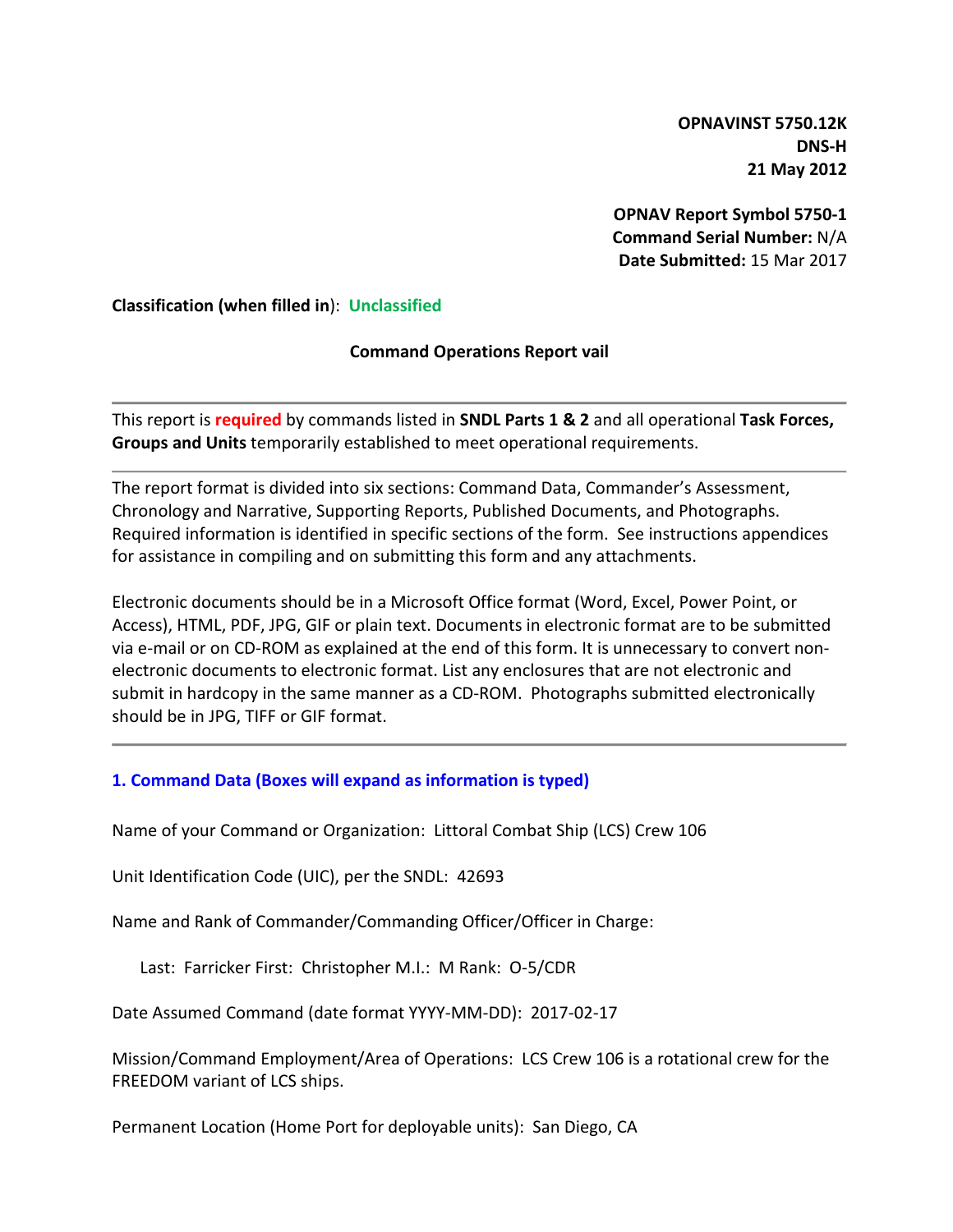Immediate Superior In Command: Commander, Littoral Combat Ship Squadron ONE.

Operational: Commander, U.S. THIRD Fleet.

Administrative: Commander, Naval Surface Forces, U.S. Pacific Fleet.

Identify your assigned Task Force/Group/Unit name(s) and mission(s). Include OPLAN(s) and or named operations you participated in during Task Force assignment (if applicable):

Name(s) of Forces, Commands, Ships, Squadrons or Units assigned or under your operational control (if applicable):

Type and number of Aircraft Assigned and Tail Codes, if applicable:

Commands, Detachments or Units deployed on board or stationed aboard as tenant activities (as applicable): 09 May 2016 – 18 July 2016 MCM Detachment Four 09 May 2016 – 03 August 2016: Ex-MCM Detachment (EODMU 1, EODMU 3, EODMU 11, NOMWC) 04 August 2016 – Present: LCS SUW Detachment 1

Number of Personnel Assigned:

Officers: 11 Enlisted: 42 Civilian: 0

Command Point of Contact (required entry, complete in full):

| Name (Rank, First Name, Middle Initial, Last Name): LCDR |
|----------------------------------------------------------|
| Job Title/Office Code: Operations Officer                |
| E-mail (both classified and unclassified, if available): |
| Phone number(s):                                         |
| Command Mailing Address: LCS Crew 106                    |
| 3325 Senn Road, Building 55                              |
| San Diego, CA 92136-5049                                 |
|                                                          |

#### **2. Commander's Assessment**

Calendar Year (CY) 2016 was dedicated to LCS Crew 106's operation of USS FREEDOM (LCS 1). The Crew spent the first four months of the year training and successfully completing critical certifications in basic and advanced warfare areas. On 09 May 2016, the Crew exchanged command of USS FREEDOM (LCS 1) with LCS Crew 111 and took charge the ship. With an Expeditionary Mine Counter Measure Unit (Ex-MCM) embarked, the Crew successfully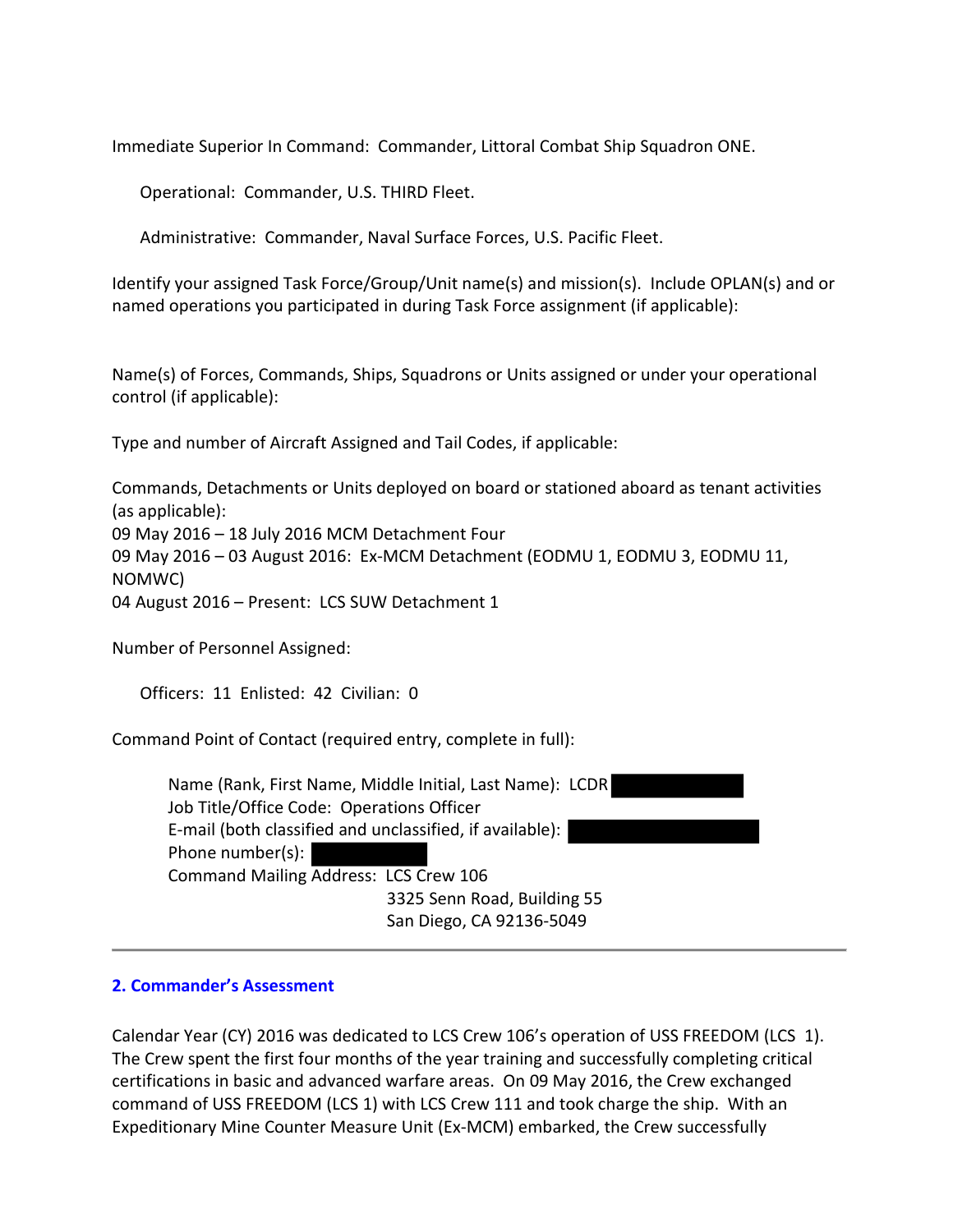participated in the 2016 Southern California Rim-of-the-Pacific (RIMPAC) exercise directly supporting proof of concept testing for future LCS MCM capability development. The results of Ex-MCM testing were positive and the Crew along with the Ex-MCM detachment were able to exceed the mine detection rates of our aging MCM Class ships. While underway on RIMPAC, FREEDOM suffered a casualty to one of its Main Propulsion Diesel Engines. The Crew kept the ship operational and met all RIMPAC objectives. However, the casualty caused FREEDOM to enter an emergent drydocking to support major propulsion and electrical plant repairs.

# **3. Chronology**

11 January 2016 – 14 January 2016: ATFP 1.3 (LTT) 19 January 2016 – 22 January 2016: FSO-M 1.1/1.2 22 January 2016: MOB-A 1.0 25 January 2016 – 26 January 2016: MOB-D LTT 27 January 2016 – 29 January 2016: Small Arms Shoot (NASNI / NBSD Indoor Range) 01 February – 04 February 2016: U/W w/ USS HOWARD for ASTAC proficiency training (OSC , OS1 , OS2 ) 02 February 2016: MOB-D LTT 04 February 2016: MOB-D LTT 11 February 2016 – 12 February 2016: U/W w/ USS WAYNE E. MEYER for flight deck qualifications (BM3 ) 12 February 2016: Helo Familiarization w/ HSM-35 (NASNI) 16 February 2016 – 17 February 2016: MOB-E LTT 16 February 2016 – 18 February 2016: ATFP 1.4 (Night) (USS FREEDOM) 19 February 2016 – 22 February 2016: U/W w/ USS FREEDOM (LT , ENCS , QMC , EMC , ETC , FC1 , MM1 , GM1 , IT1 19 February 2016 – 22 February 2016: U/W w/ USS RUSHMORE for flight deck qualifications (LT , LT , GSEC , BMC , LSC , ENC , HT1 , FC1 , IT1 , EM2 , EN2 , LS2 , DC3 22 February 2016 – 23 February 2016: MOB-S 1.1/1.2 22 February 2016 – 23 February 2016: LRHS 1.1/1.2 23 February 2016 – 24 February 2016: MOB-D LTT (USS FREEDOM) 25 February 2016 – 26 February 2016: FSO-M 1.3 (USS FREEDOM) 29 February 2016 – 02 March 2016: 3M Training (LCSRON) 03 March 2016: MOB-A 1.1/1.2 04 March 2016: Command Hike (Cowles Mountain) 07 March 2016: SAR 1.1 (P) 14 March 2016 – 18 March 2016: MOB-D 1.3/4 21 March 2016 – 24 March 2016: MOB-E LTT 25 March 2015: Safety Standdown 31 March 2016: MOB-A LTT 04 March 2016 – 08 March 2016: Cycle 16-1 Official PFA 06 March 2016: 414 ACFF 08 March 2016: Command Picnic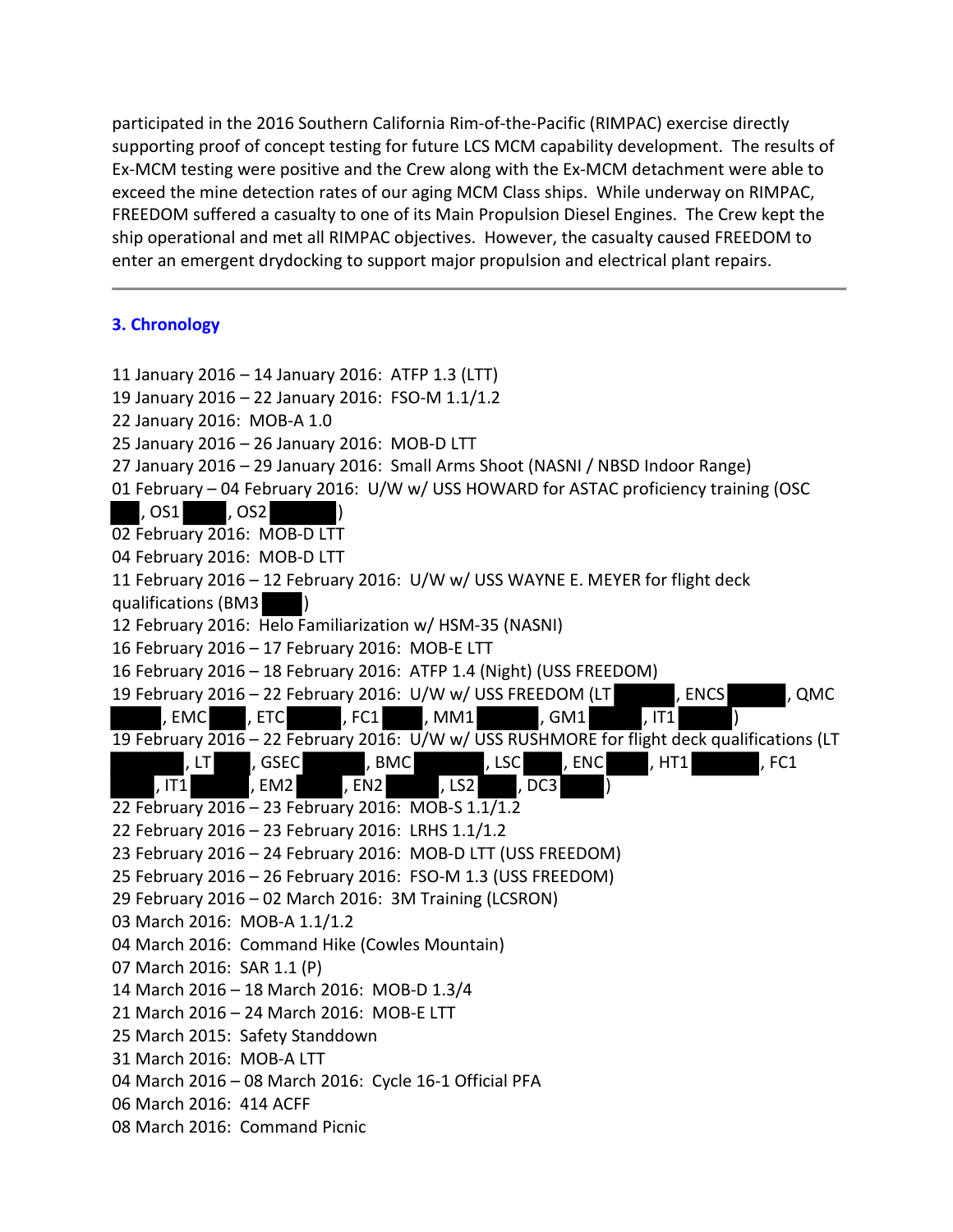11 April 2016 – 12 April 2016: FSO-M LTT 11 April 2016 – 15 April 2016: LRHS Vendor Training 12 April 2016: Turnover Brief Crews 111/106 13 April 2016 – 15 April 2016: FSO-M 1.4 18 April 2016: SAR 1.1-1.3 (S) 18 April 2016 – 22 April 2016: MOB-CS 2.4B 20 April 2016: SAR 1.4 (P) 25 April 2016: SAR 1.4 (S) 25 April 2016 – 09 May 2016: Crew Turnover with LCS Crew 111 03 May 2016: MOB-N 1.1 09 May 2016: MOB-A 1.3 09 May 2016 – 13 May 2016: Ex-MCM Onload 09 May 2016 – 13 May 2016: EXPSAF 1.3 10 May 2016: Exchange of Command 10 May 2016 – 11 May 2016: MOB-S 1.1 11 May 2016: MOB-A 1.4A 12 May 2016: Abandon Ship LTT 13 May 2016: Fast Cruise 13 May 2016: MOB-S 1.4A 20 May 2016: NAV Checkride 20 May 2016: MOB-A 1.4B 20 May 2016 – 23 May 2016: U/W SOCAL OPAREA 21 May 2016: Ex-MCM CONOPS 24 May 2016 – 25 May 2016: MOB-E 1.3 24 May 2016 – 26 May 2016: EXPSAF 1.4 (SESI) 31 May 2016 – 03 June 2016: MOB-E 1.3 04 June 2016 – 19 June 2016: CMAV A6A1 06 June 2016 – 10 June 2016: MOB-E LTT 06 June 2016 – 17 June 2016: PMAV 6A2 13 June 2016 – 17 June 2016: MOB-E LTT 14 June 2016: LRHS 1.3/4 20 June 2016 – 24 June 2016: MOB-E 1.3 27 June 2016 – 01 July 2016: MOB-E 1.3 09 July 2016 – 13 July 2016: Underway ISO RIMPAC 2016 SOCAL OPAREA 18 July 2016 – 29 July 2016: Underway ISO RIMPAC 2016 SOCAL OPAREA 18 July 2016 – Disembarked MCM Detachment 4 personnel 03 August 2016: Ex-MCM Offload 04 August 2016 – 05 August 2016: SUW Detachment 1 Onload 03 August 2016 – 30 September 2016: CMAV A6A2 08 August 2016 – 26 August 2016: TSRA 29 August 2016 – 02 September 2016: PMAV 6P8 31 August 2016 – 01 September 2016: TMI Checks w/ IRAT 19 September 2016 – 07 October 2016: PMAV 6P9 28 September 2016: Berth Shift 01 October 2016 – 27 November 2016: CMAV A7A1 P-WOO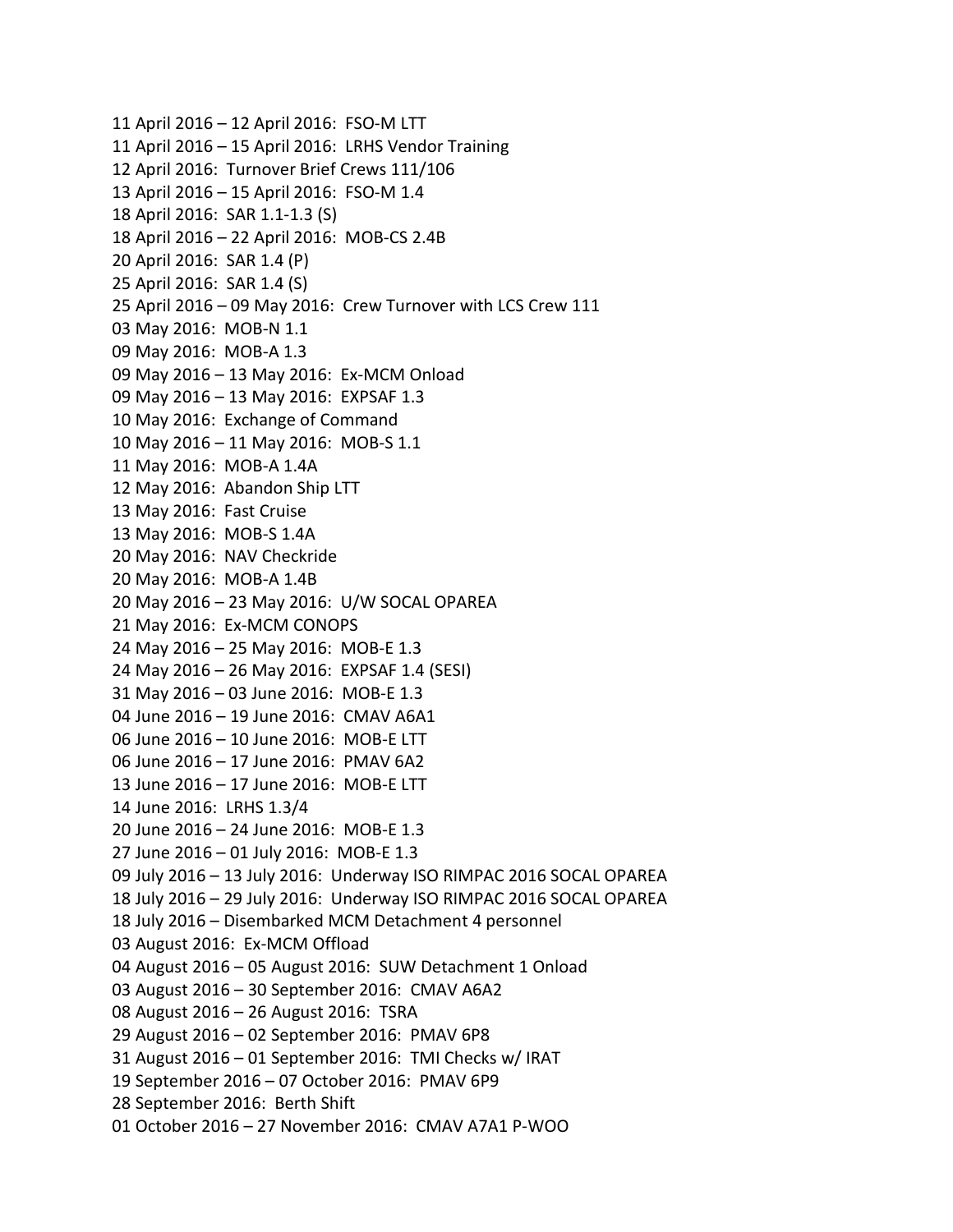12 October 2016 – 20 October 2016: ASW Mission Package Shipboard Integration Test 13 October 2016: USS FREEDOM Change of Command 27 October 2016: Berth Shift 27 October 2016: Ammo Offload 31 October 2016 – 27 November 2016: CMAV A7A1 P-WOO 15 November 2016: Small Arms Shoot (NASNI) 15 November 2016 – 17 November 2016: SUW Mission Package Offload 15 November 2016 – 17 November 2016: Cycle 16-2 Official PFA 18 November 2016: Defueling 18 November 2016: Small Arms Shoot (NBSD Indoor Range) 21 November 2016: Safety Standdown 29 November 2016 – 30 November 2016: Small Arms Shoot (NASNI / NBSD Indoor Range) 01 December 2016: Dry Docking (NBSD Graving Dock) 02 December 2016: Small Arms Shoot (NBSD Indoor Range) 02 December 2016: Command Holiday Party 05 December 2016 – 06 December 2016: Small Arms Shoot (NASNI/NBSD Indoor Range) 06 December 2016 – 10 December 2016: PMAV 7P3 16 December 2016 – 31 December 2016: Holiday Standdown

### **Narrative**

From January through April the Crew was off-hull conducting training and certifications with COMLCSRON ONE Training Teams in preparations for an on-hull period onboard USS FREEDOM (LCS 1). Crew members also spent time TAD supporting multiple (both with LCS and CRUDES) ship underways and working on qualifications. While on-hull the Crew completed multiple events including Ex-MCM embark, 2016 RIMPAC, several Continuous Maintenance Availabilities (CMAV), and Preventative Maintenance Availabilities (PMAV), a Total Ships Readiness Assessment (TSRA), and ASW Mission Package Testing. Additionally, the Crew planned and executed multiple events to maintain qualifications and certifications. After RIMPAC, attention turned to FREEDOM's material status. The Crew focused efforts on dedicating time for much needed repairs. FREEDOM was dry docked on 01 December 2016.

# **4. Supporting Reports (Refer to specific guide for Ship/Shore/Aviation or Fleet Command)**

#### **5. Published Documents**

https://www.facebook.com/groups/1426077187673131/?fref=nf http://www.public.navy.mil/surfor/lcs1/Pages/default.aspx

#### **6. Photographs**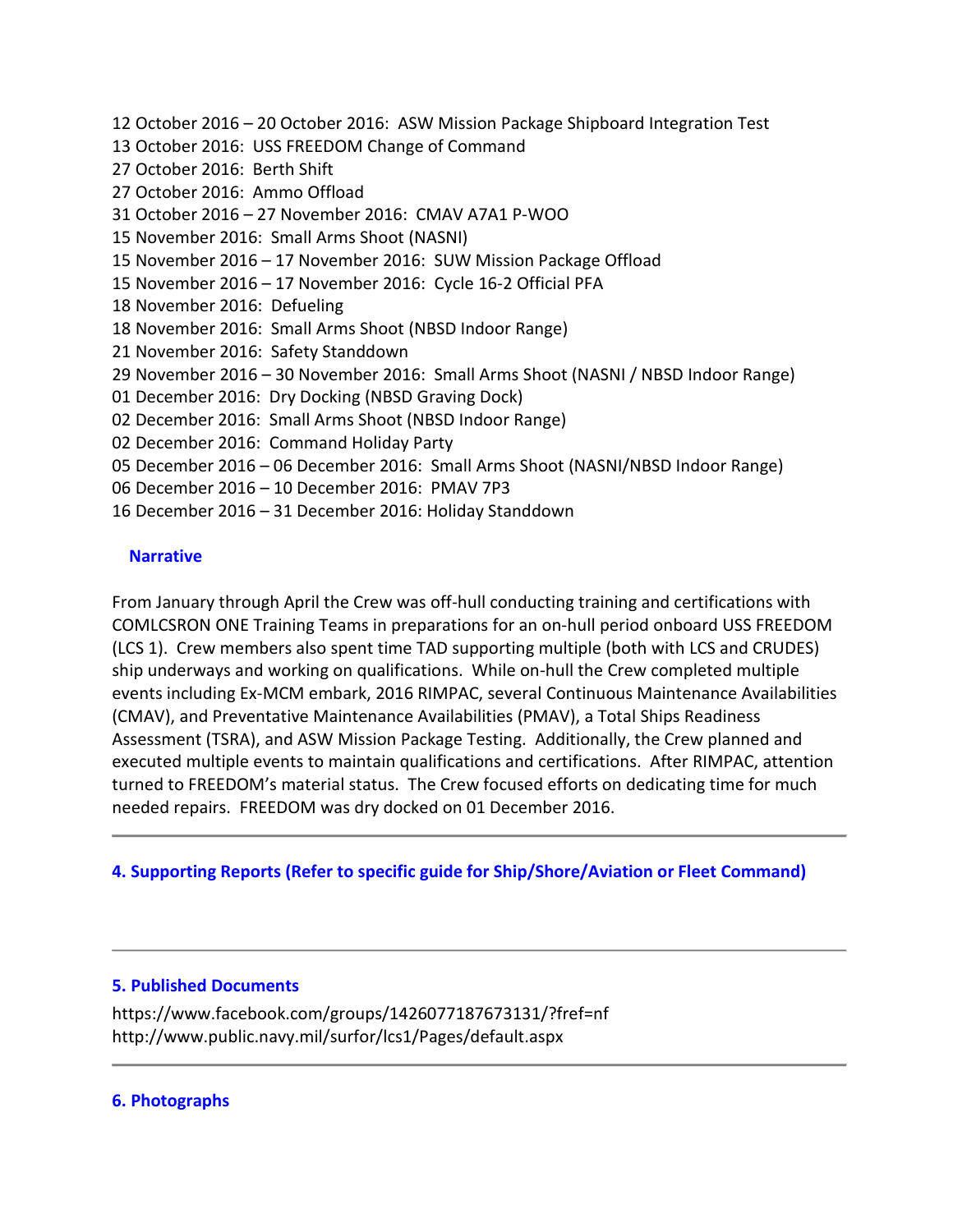# **Commanding Officers, LCS Crew 106**



CDR Michael Wohnhaas CAPT Matthew McGonigle 01 January 2016 – 13 October 2016 13 October 2016 – Present

### **Executive Officers, LCS Crew 106**



CDR Christopher Farricker CDR Kevin O'Brien 01 January 2016 – 07 December 2016 07 December 2016 - Present





#### **Submit this Command Operations Report as follows:**

Via e-mail, to email address: [archives@navy.mil](mailto:archives@navy.mil)

Place any attachments too large for transmission via e-mail on CD-ROM and send by an approved commercial courier, such as FEDEX or UPS. Check CDs for readability before submission to guard against corruption. Forward paper records included as attachments in the same manner. **Do not forward Command Operations Reports via U.S. mail, as all mail addressed to the Naval History and Heritage Command is irradiated and will result in destruction of discs and damage to paper enclosures.** Address all shipments to: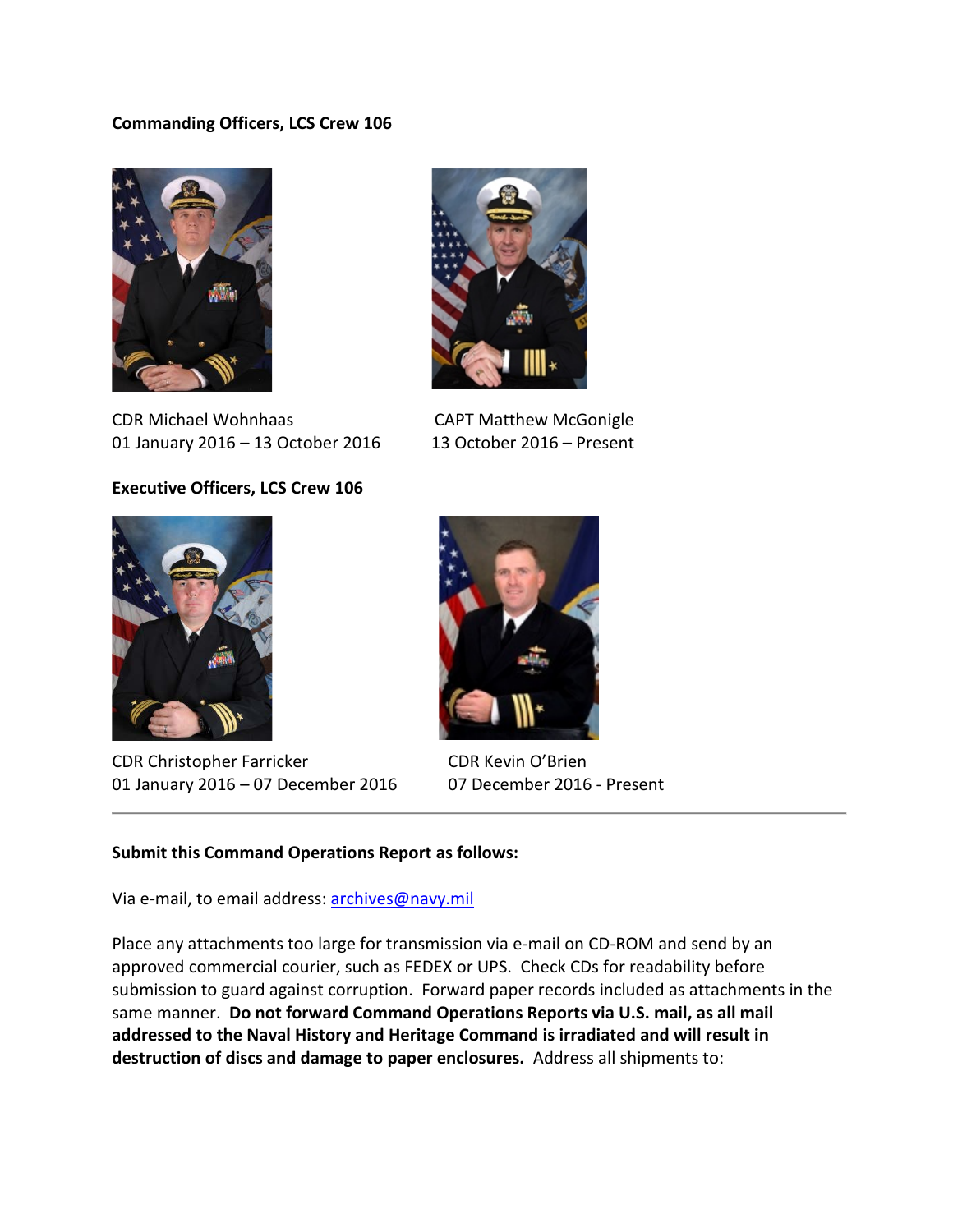Naval History and Heritage Command Attn: (Ships History/Aviation History/Operational Archives) 805 Kidder Breese Street, SE Washington Navy Yard, DC 20374-5060

Submit **Confidential and Secret** Command Operations Reports electronically via SIPR-net e-mail to: [archives@navy.smil.mil](mailto:archives@navy.smil.mil)

Place any **classified** attachments too large for transmission via e-mail on CD-ROM and send by an approved commercial courier, such as FEDEX or UPS. Check CDs for readability before submission to guard against corruption. Forward classified paper records included as attachments in the same manner. **Do not send attachments to the Command Operations Report via U.S. mail, as all mail addressed to the Naval History and Heritage Command is irradiated and will result in destruction of discs and damage to paper enclosures.** Ensure all items are properly marked and wrapped. Address all shipments to:

Naval History and Heritage Command Attn: (Ships History/Aviation History/Operational Archives)\* 805 Kidder Breese Street, SE Washington Navy Yard, DC 20374-5060

Forward Command Operations Report enclosures containing **Top Secret** via courier to:

405130-BA 33 NHC/AR Washington, DC

Forward Command Operations Report enclosures containing **Sensitive Compartmented Information (SCI)** via courier to:

449354-BA 31 ONI/Suitland, MD

The inner wrapper should read: ONI Historian, ONI-ODB EXT 2975

Telephone numbers for the ONI Historian are DSN 659-4488/5901, Commercial (301) 669- 4488/5901.

\* The attention line should read **Ships History** for all ships, **Aviation History** for all air/aviation commands, and **Operational Archives** for all other commands.

For electronic submissions or questions concerning the completion or submission of reports contact the following NHHC offices:

• Ships: [shiphistory@navy.mil](mailto:shiphistory@navy.mil) COM 202-433-3224; DSN 94-288-3224